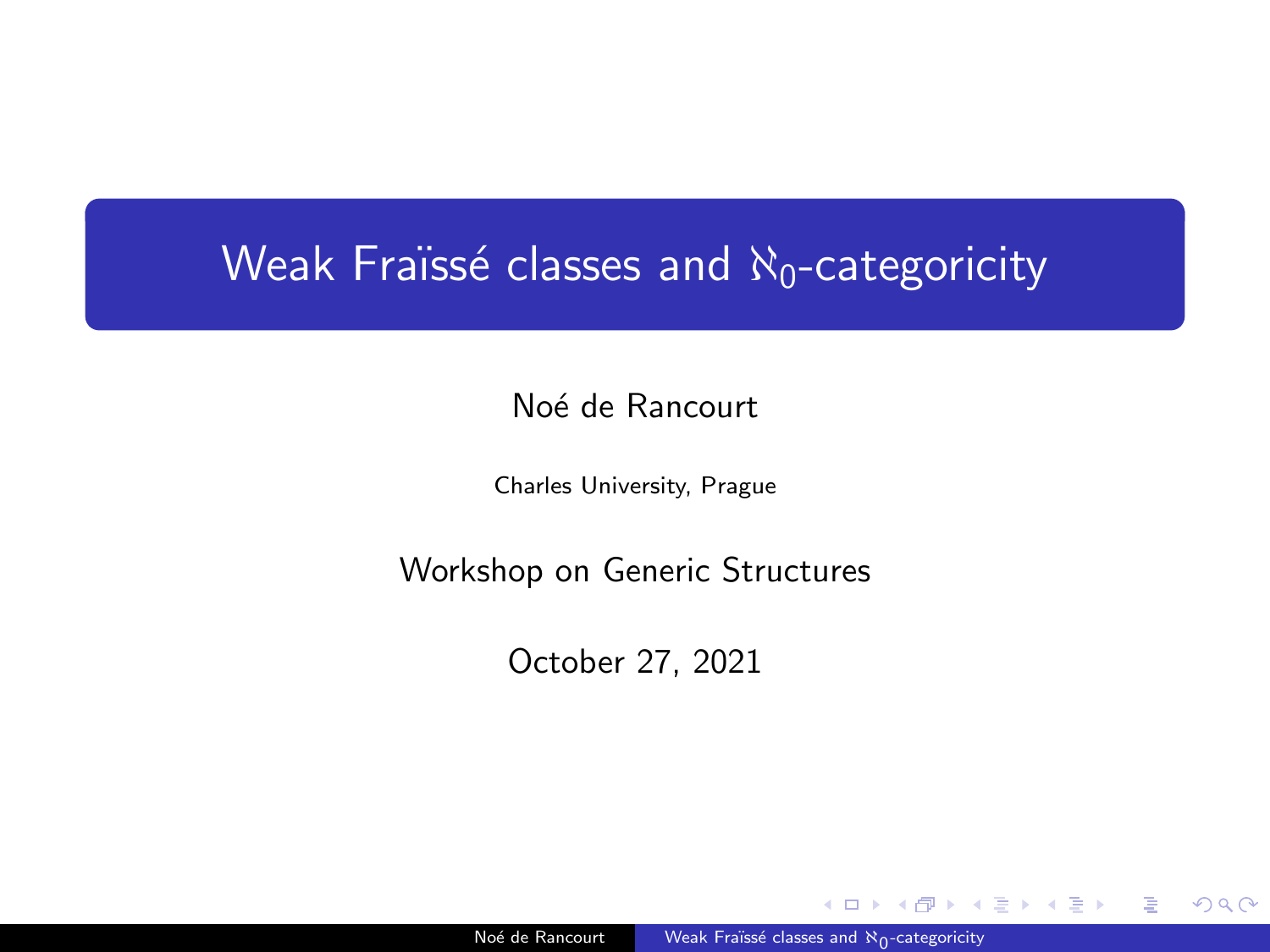# The setting

We work in a fixed finite and relational language  $\mathcal{L}$ .

All classes of finite structures will be supposed to be closed under isomorphism, hereditary, to satisfy the joint embedding property, and to contain arbitrarily large structures.

- Hereditary: if  $A \in \mathfrak{F}$  and  $B \leq A$  then  $B \in \mathfrak{F}$ .
- Joint embedding property: if  $A, B \in \mathfrak{F}$  then there exists  $C \in \mathfrak{F}$  into which both  $A$  and  $B$  can embed.

If X is an (infinite) countable structure, denote by  $Age(\mathcal{X})$  the class of all finite structures that are embeddable into  $\mathcal{X}$ .

If  $\mathfrak F$  is a class of finite structures, denote by  $\sigma \mathfrak F$  the class of all countable structures X with Age $(\mathcal{X}) \subseteq \mathfrak{F}$ .

## Question

When does  $\sigma$  $\mathfrak{F}$  have a generic element, and how does this element look like?

K ロ ▶ K 何 ▶ K ヨ ▶ K ヨ ▶ ...

E

 $2990$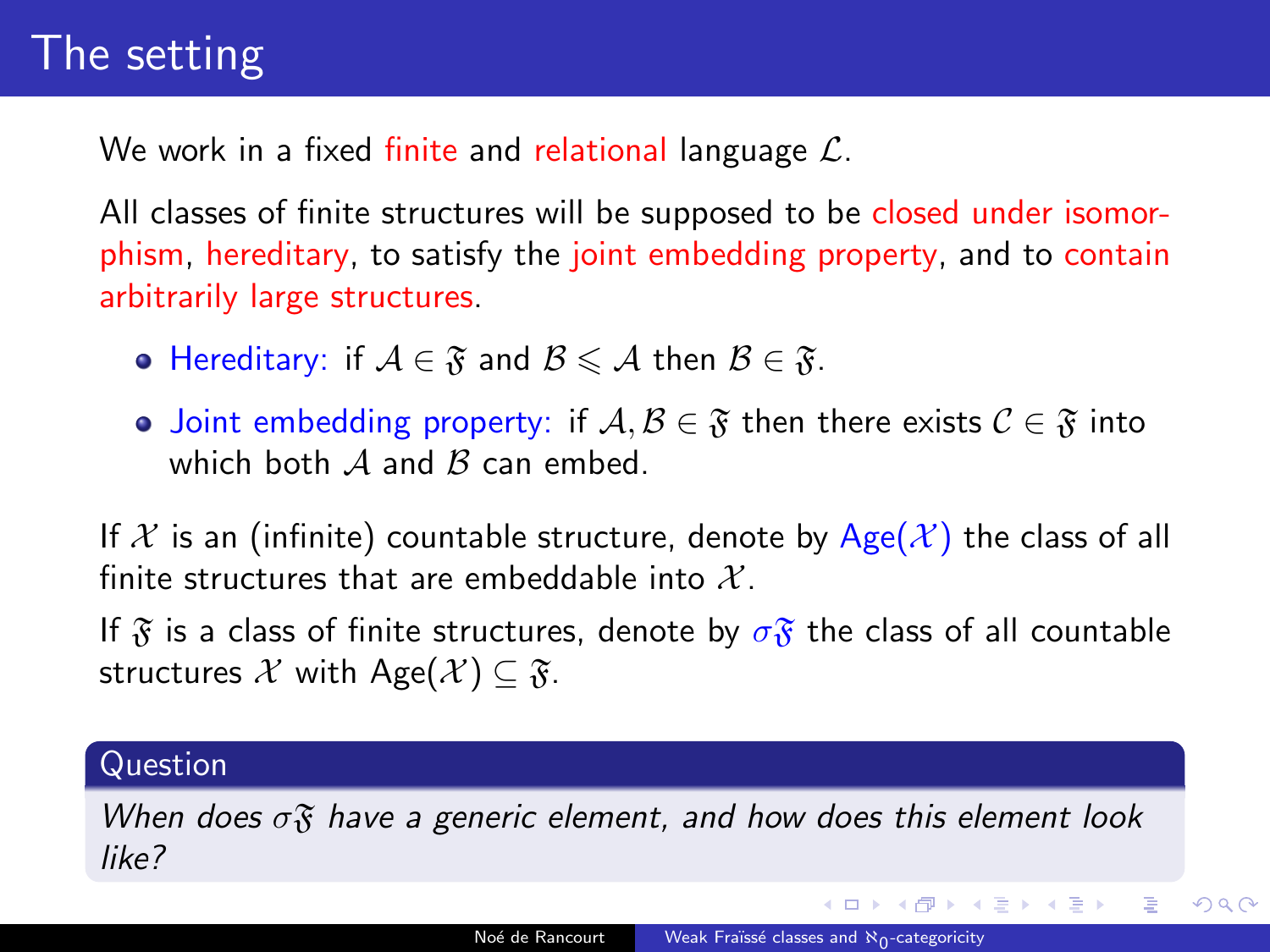Denote by  $Mod(\mathcal{L})$  the set of all countable structures with underlying set N.

 $Mod(L)$  can be endowed with a compact Polish space structure, by identifying it with  $\prod_{i < n} 2^{\mathbb{N}^{a_i}}$ , where  $\mathcal{L} = \{R_i \mid i < n\}$  and  $R_i$  has arity  $a_i$ .

 $\sigma_N\mathfrak{F} := \sigma\mathfrak{F} \cap \mathsf{Mod}(\mathcal{L})$  is a closed subset of  $\mathsf{Mod}(\mathcal{L})$ .

For X countable, let  $\langle X \rangle := \{ \mathcal{Y} \in \mathsf{Mod}(\mathcal{L}) \mid \mathcal{Y} \cong \mathcal{X} \}.$ 

#### **Observation**

 $\sigma_{\mathbb{N}}$  Age $(\mathcal{X}) = \overline{\langle \mathcal{X} \rangle}$ .

## Theorem (Cameron 1991)

If  $\tilde{x}$  is a Fraïssé class, then its Fraïssé limit has a comeager isomorphism class in  $\sigma\mathfrak{F}$ .

KEL KALK KELKELKAN KELK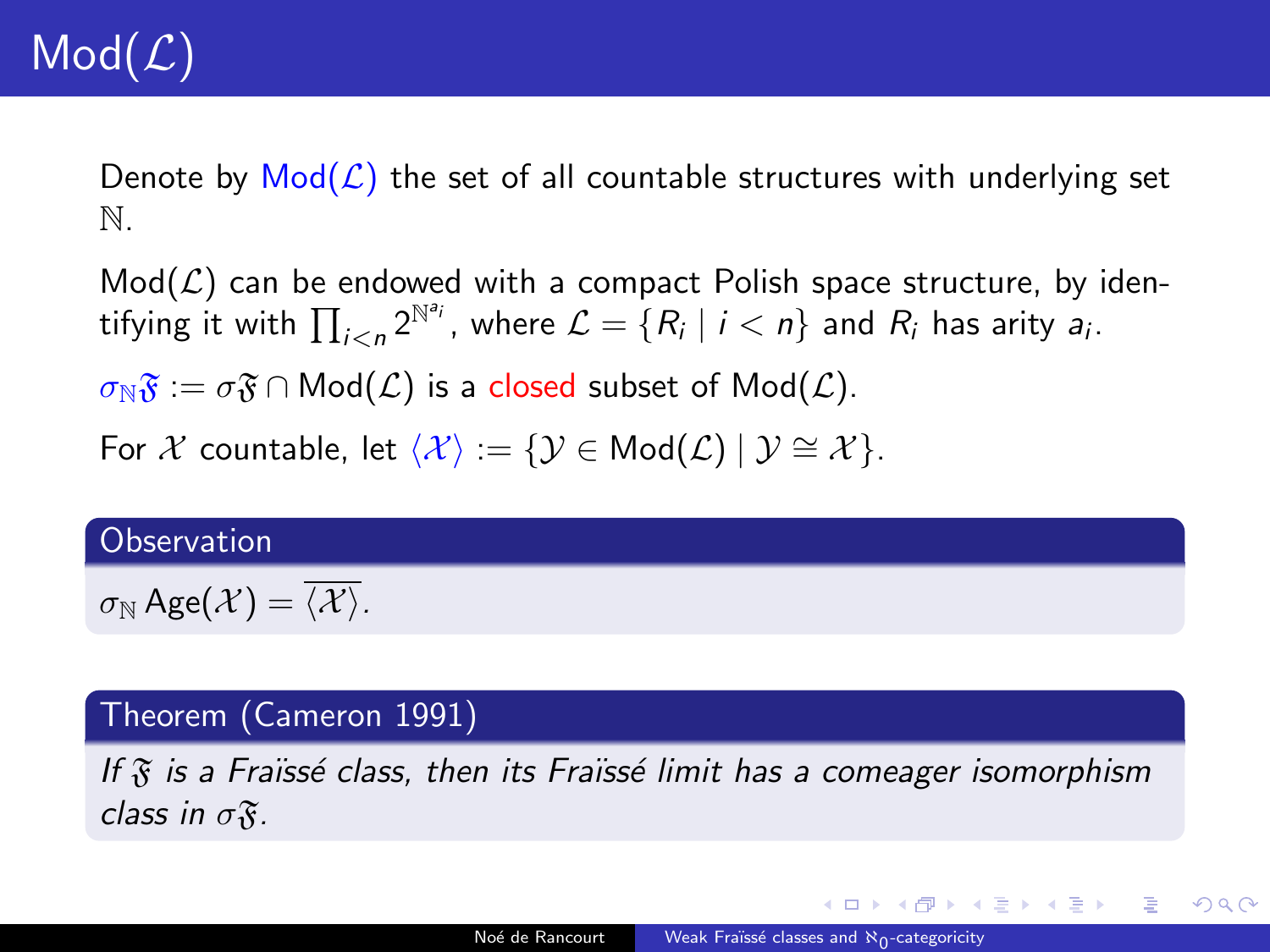# Weak amalgamation

We work in the category of all  $\mathcal{L}$ -structures with embeddings as arrows.

#### Definition

An arrow  $\varphi: A \to B$ , where  $A, B \in \mathfrak{F}$ , is  $\mathfrak{F}$ -amalgamable if  $\forall C, D \in \mathfrak{F}$ ,  $\forall f: \mathcal{B} \to \mathcal{C}, \forall g: \mathcal{B} \to \mathcal{D}, \exists \mathcal{E} \in \mathfrak{F}, \exists h: \mathcal{C} \to \mathcal{E}, \exists k: \mathcal{D} \to \mathcal{E}$  such that the following diagram commutes:



 $209$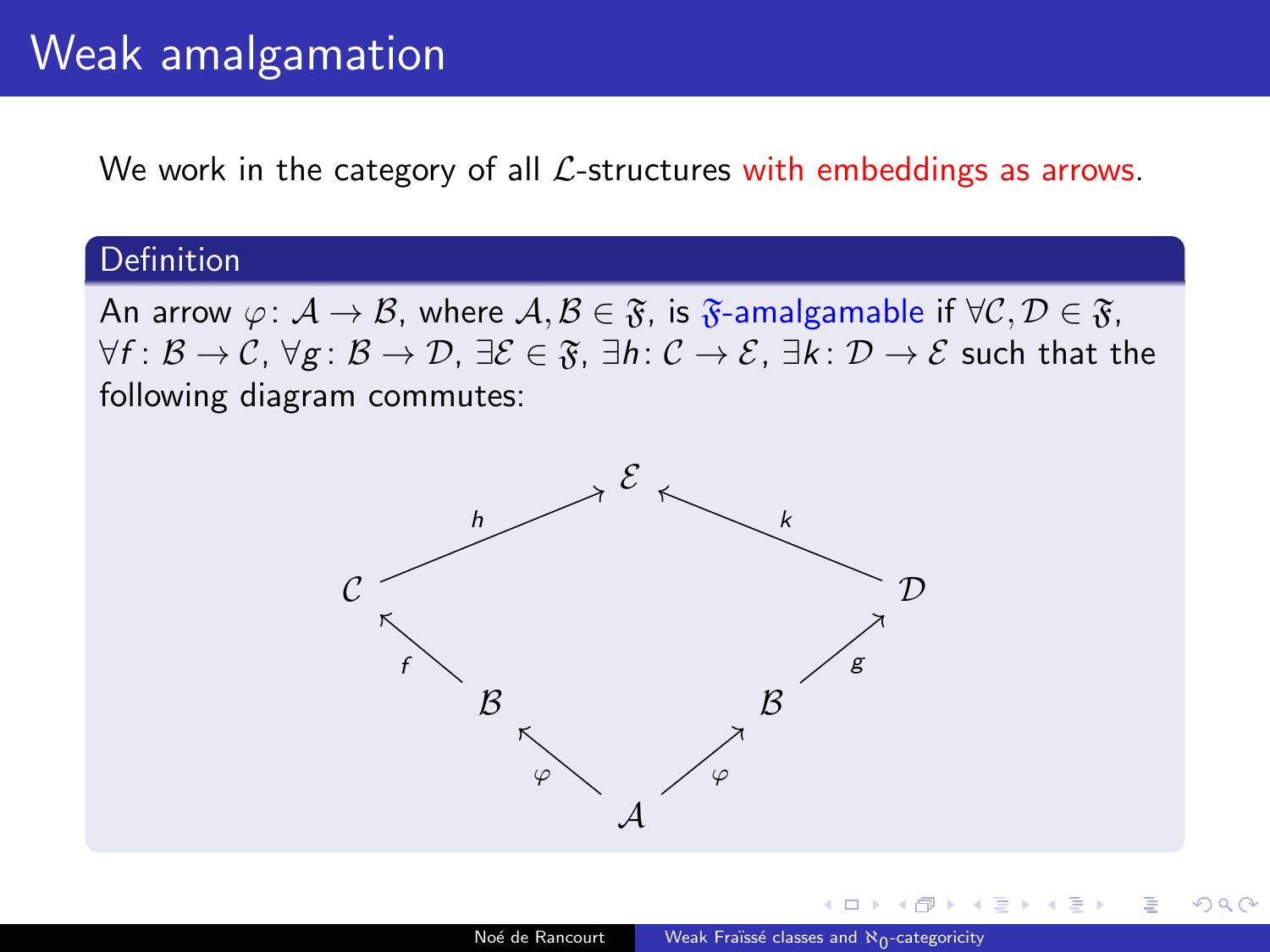Say that the class  $\mathfrak{F}$ :

- satisfies the amalgamation property (AP) if for every  $A \in \mathfrak{F}$ , Id<sub>A</sub> is  $\mathfrak{F}$ -amalgamable;
- satisfies the cofinal amalgamation property (CAP) if for every  $A \in \mathfrak{F}$ , there exists  $\mathcal{B} \in \mathfrak{F}$  with  $\mathcal{A} \leq \mathcal{B}$  such that  $\mathrm{Id}_\mathcal{B}$  is  $\mathfrak{F}$ -amalgamable;
- satisfies the weak amalgamation property (WAP) if for every  $A \in \mathfrak{F}$ , there exists an  $\mathfrak{F}$ -amalgamable arrow with domain  $\mathcal{A}$ .

# Theorem (Krawczyk–Kubiś 2021)

 $\sigma_N\mathfrak{F}$  contains a comeager isomorphism class if and only if the class  $\mathfrak{F}$  has the WAP.

**何 ト ィヨ ト ィヨ ト** 

∍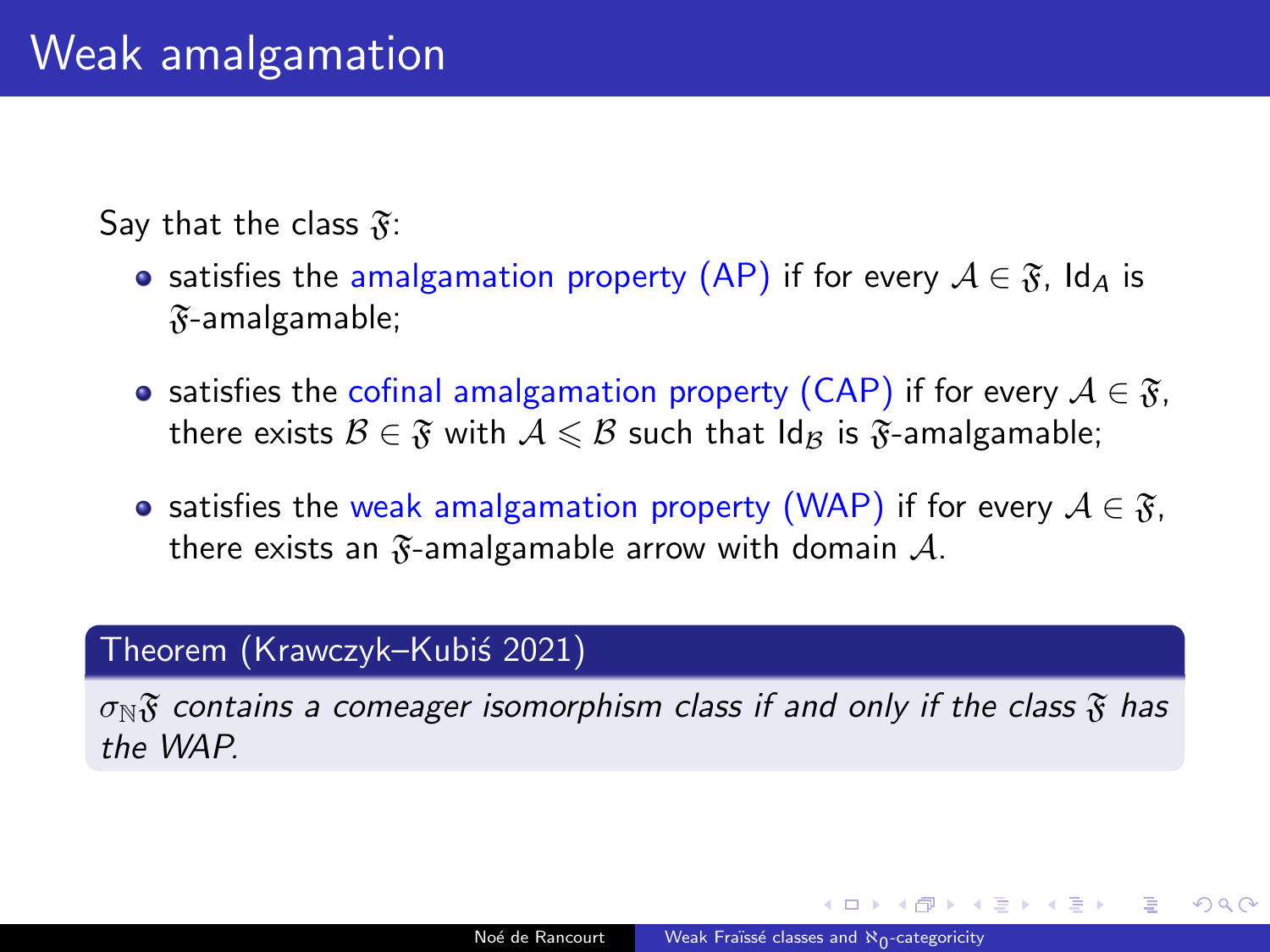A countable structure X is said to be weakly ultrahomogeneous (or weakly homogeneous, or prehomogeneous) if for every  $A \in \text{Age}(\mathcal{X})$  and every  $\psi: \mathcal{A} \to \mathcal{X}$ , there exists  $\mathcal{B} \in \text{Age}(\mathcal{X})$  and  $\varphi: \mathcal{A} \to \mathcal{B}$  such that for every  $f: \mathcal{B} \to \mathcal{X}$ , there exists  $g \in Aut(\mathcal{X})$  such that the following diagram commutes:



Such a  $\varphi$  will be called a  $\psi$ -homogeneity witness.

御 ▶ イ君 ▶ イ君 ▶ ○君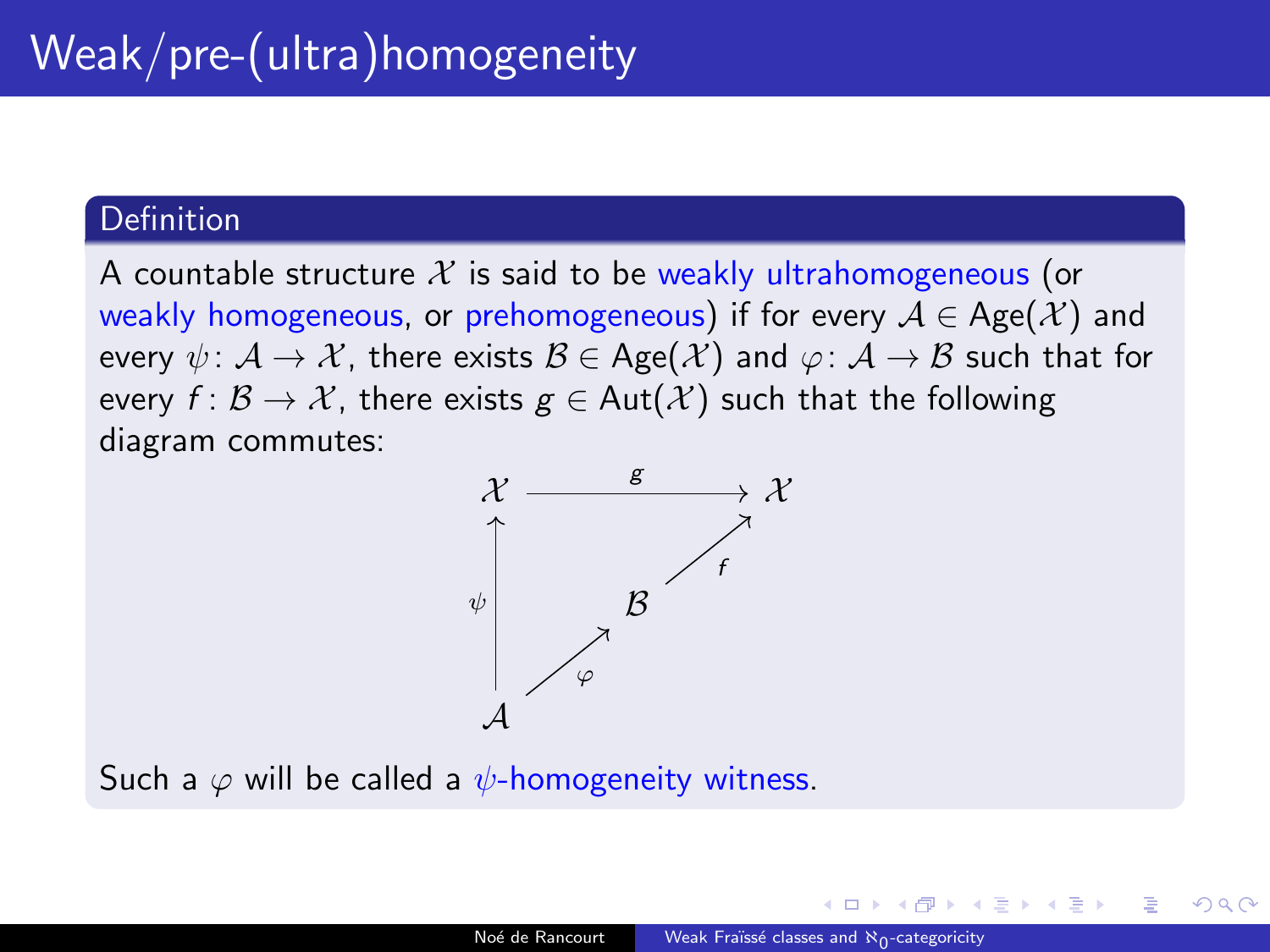# Weak injectivity

## Definition

A countable structure X is said to be weakly injective if for every  $A \in \text{Age}(\mathcal{X})$  and every  $\psi: \mathcal{A} \to \mathcal{X}$ , there exists  $\mathcal{B} \in \text{Age}(\mathcal{X})$  and  $\varphi: \mathcal{A} \to \mathcal{B}$  such that for every  $\mathcal{C} \in \text{Age}(\mathcal{X})$  and every  $f: \mathcal{B} \to \mathcal{C}$ , there exists  $g: \mathcal{C} \to \mathcal{X}$  such that the following diagram commutes:



Such a  $\varphi$  will be called a  $\psi$ -injectivity witness.

化重新润滑脂剂

E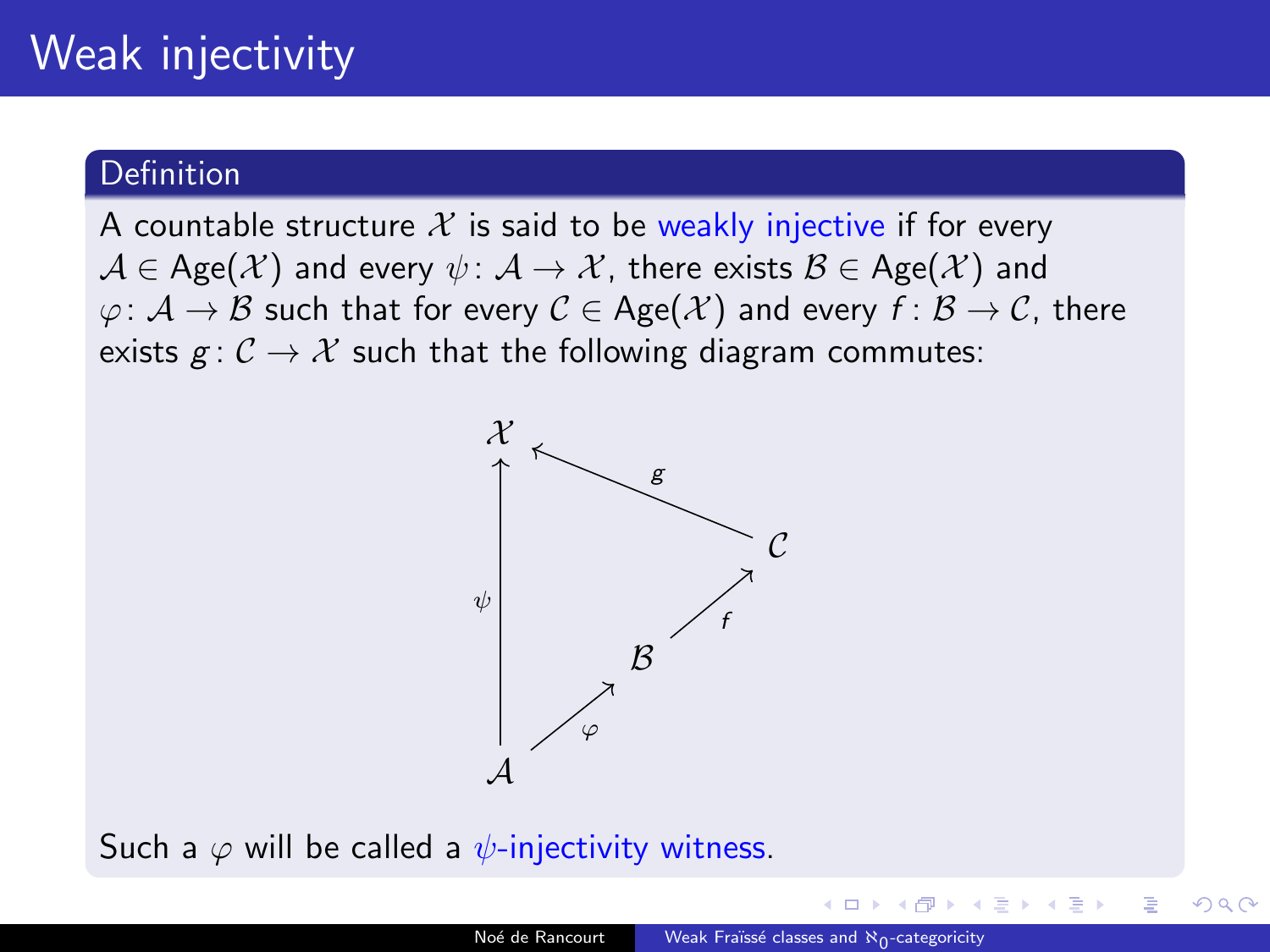## Theorem (Krawczyk–Kubiś 2021)

A countable structure  $\mathcal X$  is wealkly injective if and only if it is weakly ultrahomogeneous. Moreover, for  $A \in \text{Age}(\mathcal{X})$  and  $\psi: \mathcal{A} \to \mathcal{X}$ ,  $\psi$ -injectivity witnesses and  $\psi$ -homogeneity witnesses coincide.

Let X be a weakly ultrahomogeneous structure. X is said to be:

- ultrahomogeneous if for every finite  $A \leq \mathcal{X}$ , Id<sub>A</sub> is a homogeneity witness for the inclusion map  $A \hookrightarrow \mathcal{X}$ .
- cofinally ultrahomogeneous if for every finite  $A \leq \mathcal{X}$ , there exists a finite B with  $A \leq B \leq \mathcal{X}$  such that  $\mathsf{Id}_B$  is a homogeneity witness for the inclusion map  $\mathcal{B} \hookrightarrow \mathcal{X}$ .

 $\mathcal{A} \cap \mathcal{B} \rightarrow \mathcal{A} \subset \mathcal{B} \rightarrow \mathcal{A} \subset \mathcal{B} \rightarrow \mathcal{B}$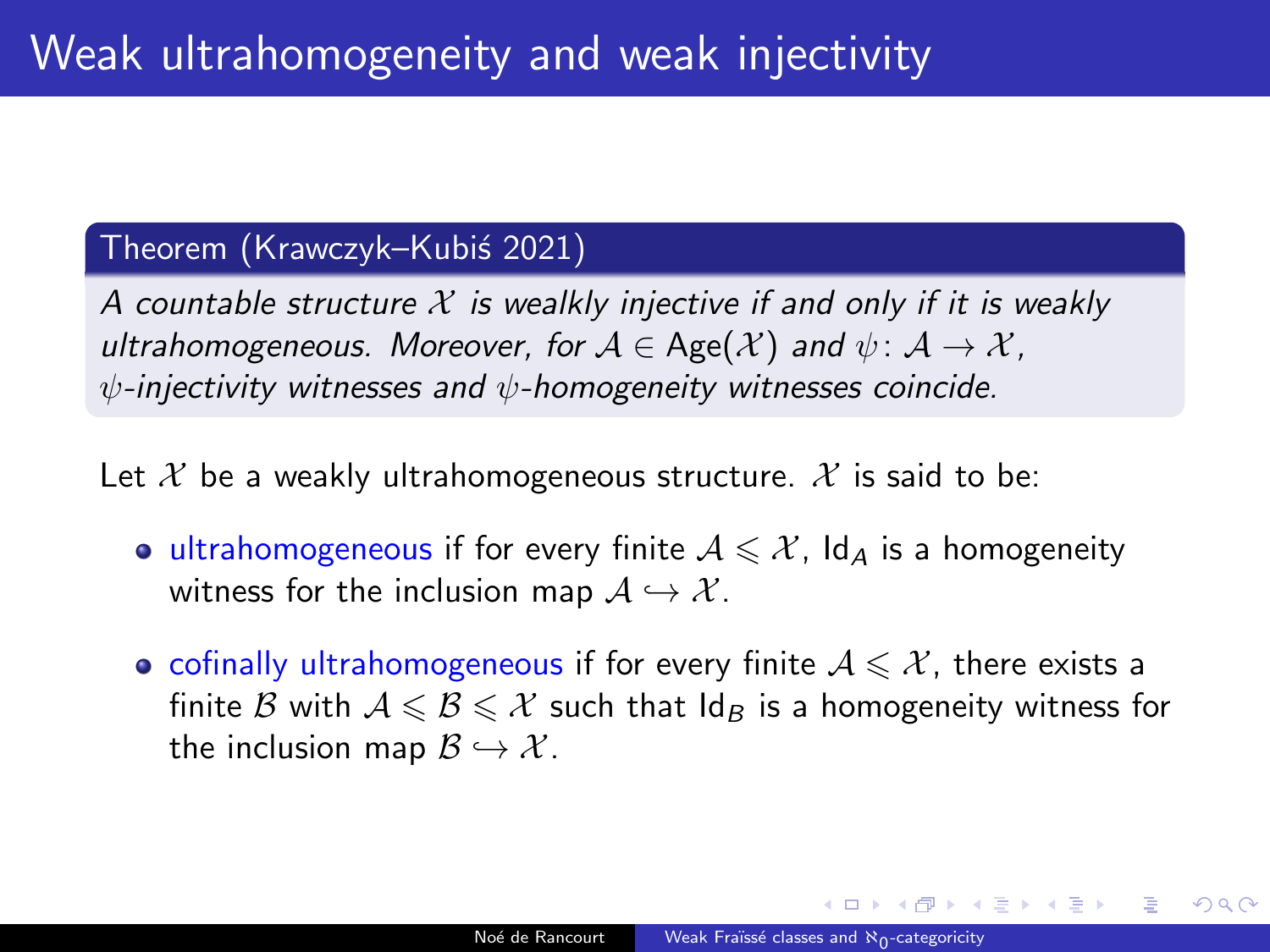# Theorem (Pouzet–Roux 1996, Krawczyk–Kubiś 2021)

If a countable structure X is weakly ultrahomogeneous, then Age $(\mathcal{X})$  has the WAP. Conversely, if a class  $\mathfrak F$  of finite structures has the WAP, then there exists a countable weakly ultrahomogeneous structure  $\mathcal{X}$ , unique up to isomorphism, such that Age( $\mathcal{X}$ ) =  $\mathfrak{F}$ . This structure moreover satisfies:

(1)  $\langle \mathcal{X} \rangle$  is a dense  $G_{\delta}$  subset of  $\sigma_{\mathbb{N}}\mathfrak{F}$ ;

(2) for every  $A, B \in \text{Age}(\mathcal{X})$ , every  $\psi: \mathcal{A} \to \mathcal{X}$  and every  $\varphi: A \to B$ , the arrow  $\varphi$  is a  $\psi$ -homogeneity witness iff it is an  $\mathfrak F$ -amalgamable arrow and  $\psi$  factors through  $\varphi$ .

The structure X is called the (weak) Fraïssé limit of  $\mathfrak F$  and denoted by Flim( $\mathfrak{F}$ ). It follows from (2) that Flim( $\mathfrak{F}$ ) is ultrahomogeneous (resp. cofinally ultrahomogeneous) iff  $\mathfrak F$  has the AP (resp. the CAP).

E KERKERKERKER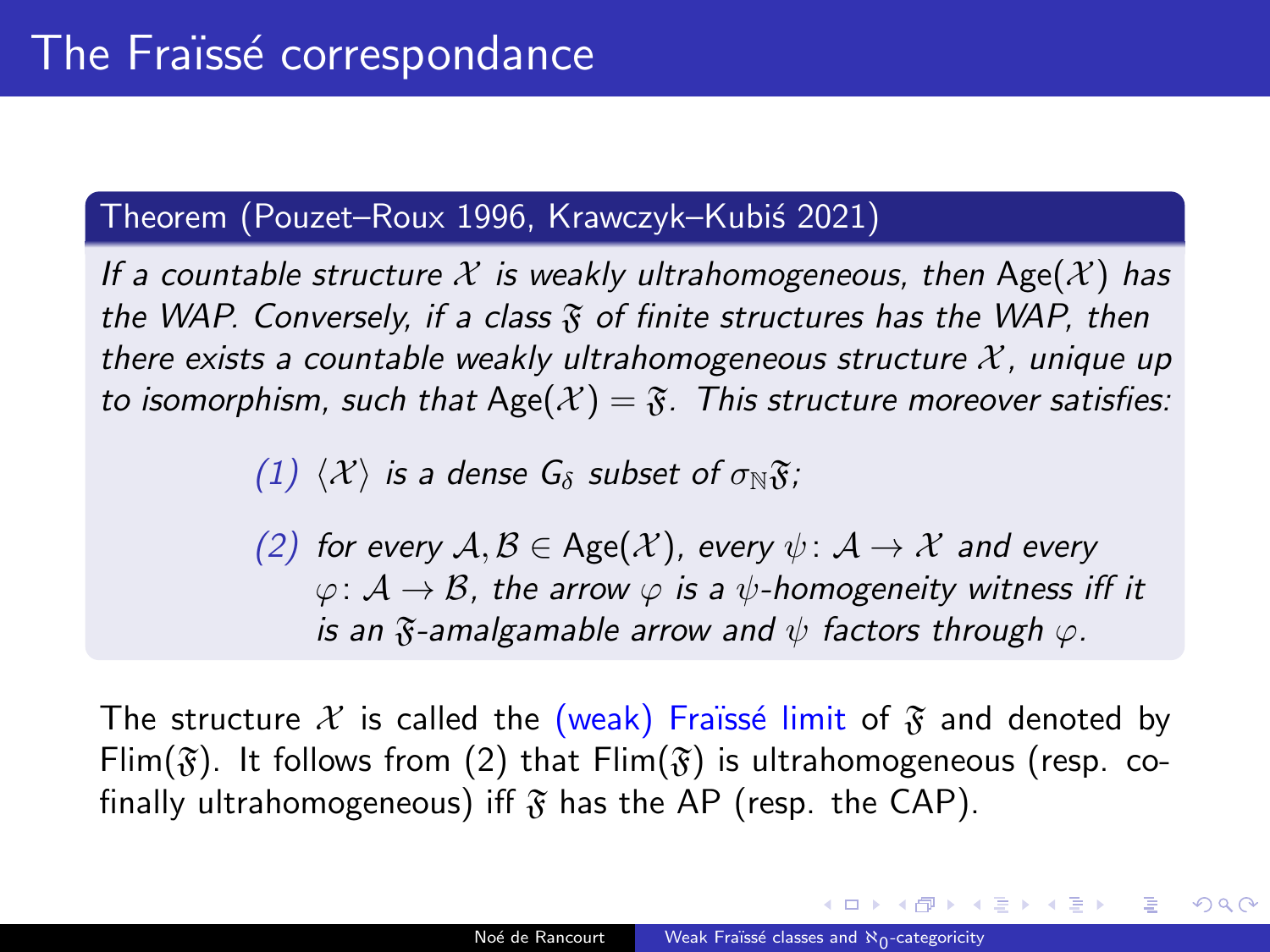# Theorem (Pouzet–Roux 1996)

If X is a countable structure such that  $\langle X \rangle$  is comeager in its closure in  $Mod(L)$ , then  $X$  is weakly ultrahomogeneous.

医头面的头面的人

造

 $2990$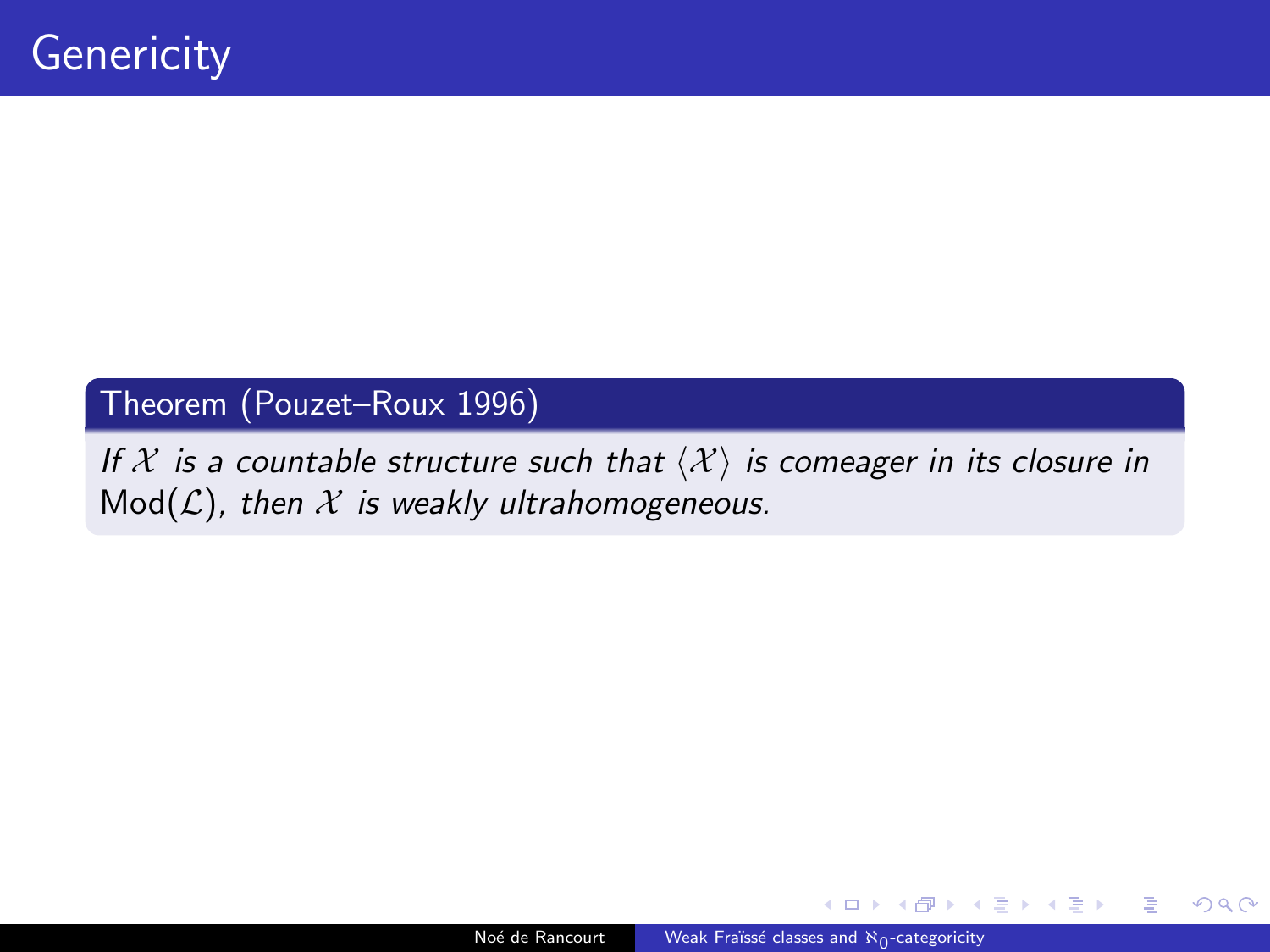To summarize:

- We have a Fraïssé correspondance between classes with the WAP and weakly ultrahomogeneous structures. It generalizes the usual Fraïssé correspondance.
- For a countable structure X, the following are equivalent:
	- (1)  $\mathcal{X}$  is weakly ultrahomogeneous;
	- (2)  $\mathcal X$  is weakly injective;
	- (3)  $\langle \mathcal{X} \rangle$  is a  $G_{\delta}$  subset of Mod( $\mathcal{L}$ );
	- (4)  $\langle \mathcal{X} \rangle$  is comeager in its closure in Mod( $\mathcal{L}$ ).

 $\mathbf{A} \oplus \mathbf{A} \rightarrow \mathbf{A} \oplus \mathbf{A} \rightarrow \mathbf{B} \oplus \mathbf{A}$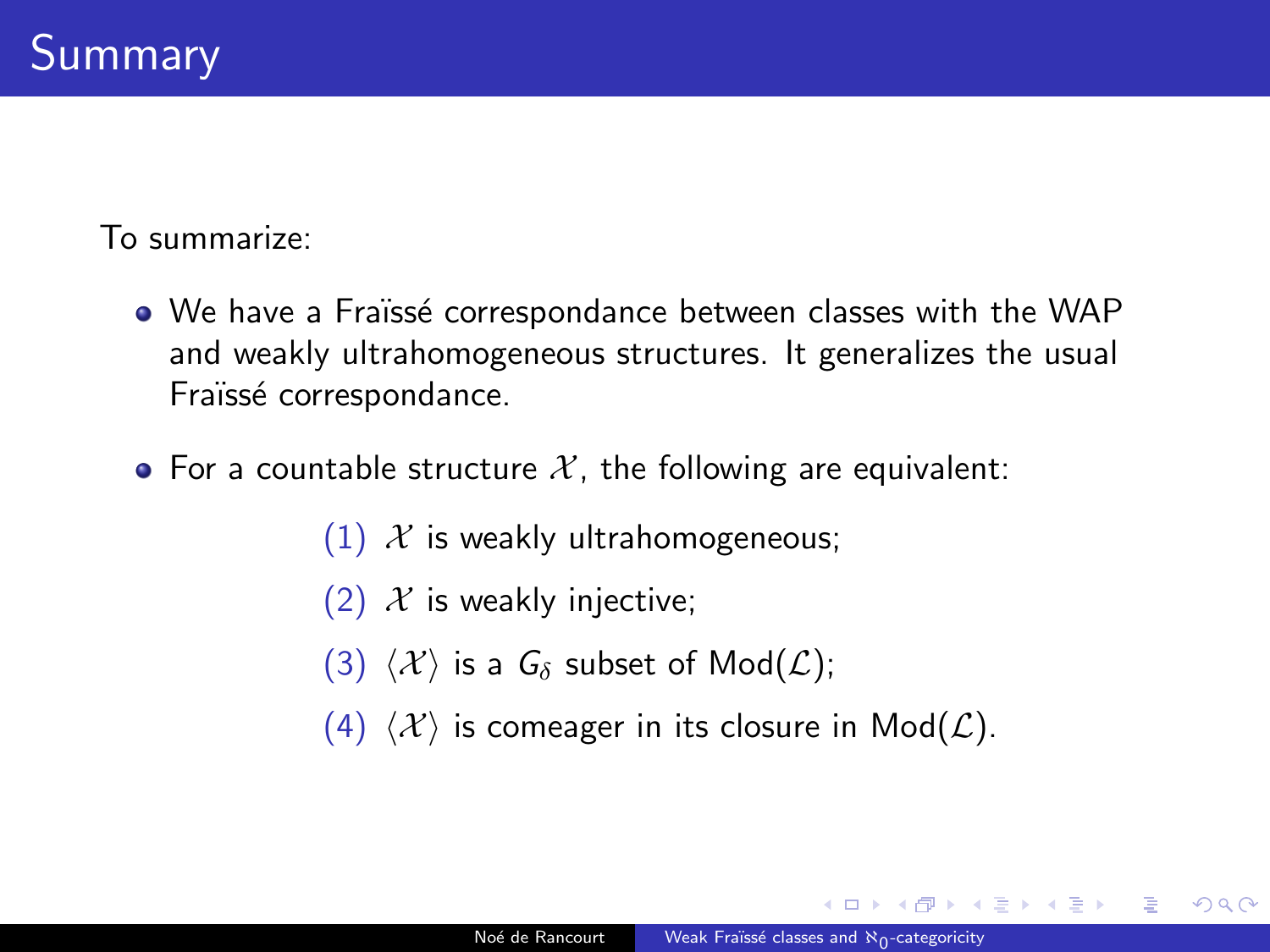<span id="page-11-0"></span>A countable structure X is said to be  $\aleph_0$ -categorical if it is countable and there exists a first-order theory T whose only countable model is  $\mathcal{X}$ , up to isomorphism.

## Theorem (Engeler–Ryll-Nardzewski–Svenonius)

Let  $\mathcal X$  be a countable structure. The following are equivalent:  $(1)$  X is  $\aleph_0$ -categorical;

> (2) for every  $n \in \mathbb{N}$ , X has finitely many n-types without parameters;

(3) for every  $n \in \mathbb{N}$ ,  $\mathcal{X}^n \nparallel \mathsf{Aut}(\mathcal{X})$  is finite.

 $\mathcal{A} \cong \mathcal{B} \times \mathcal{A} \cong \mathcal{B} \times \mathcal{B} \cong \mathcal{B}.$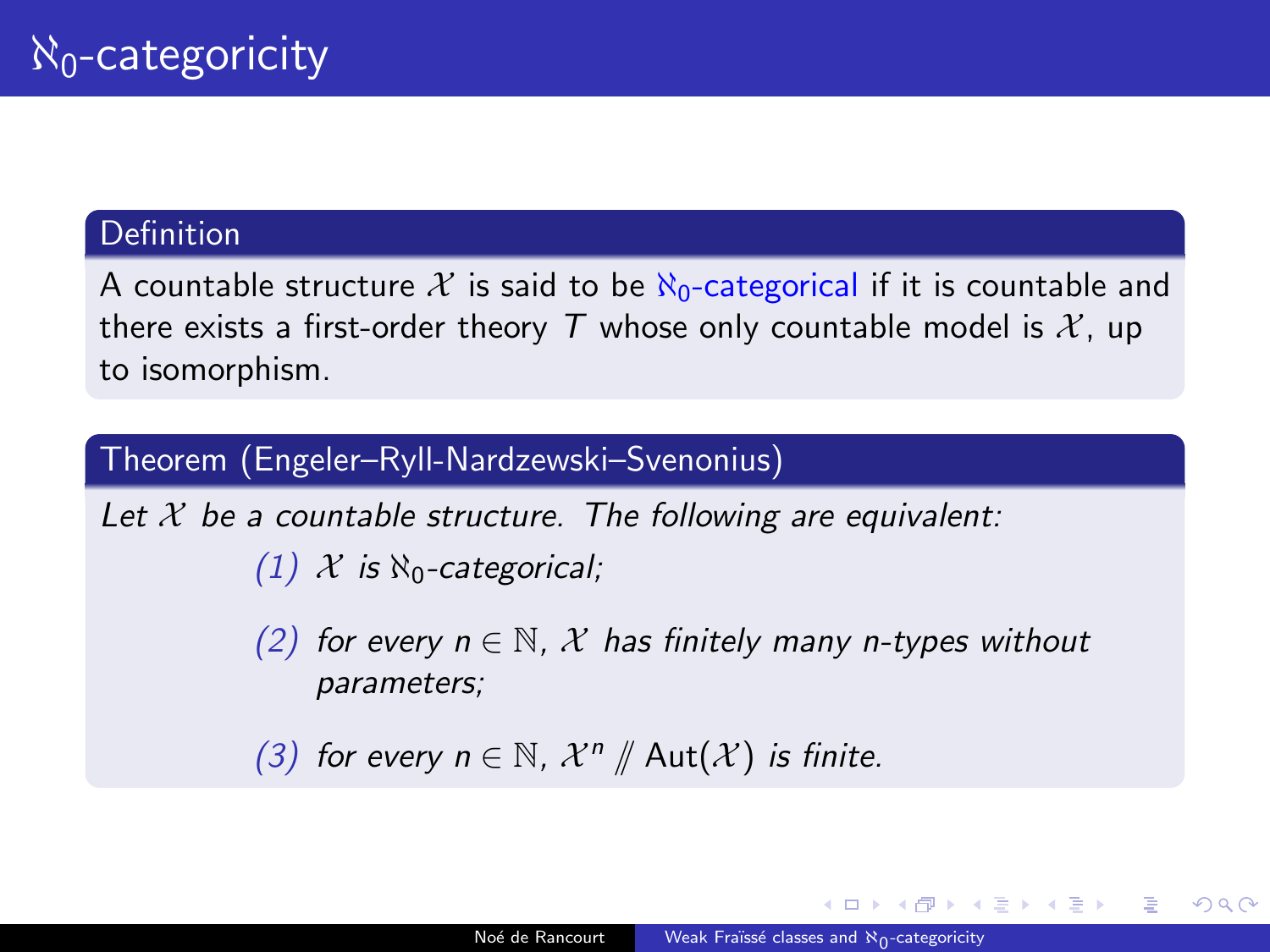# <span id="page-12-0"></span>Homogeneity properties and  $\aleph_0$ -categoricity

### Fact

If X is ultrahomogeneous, then X is  $\aleph_0$ -categorical.

There are no other implications between a homogeneity property and  $\aleph_0$ categoricity.

## Example

Let  $\overline{\mathbb{Q}} := \mathbb{Q} \cup \{\pm \infty\}$ . Then  $(\overline{\mathbb{Q}}, <)$  is  $\aleph_0$ -categorical, but not weakly ultrahomogeneous.

#### Example

Consider the following graph Z:



Th[e](#page-11-0)n  $Z$  is n[o](#page-13-0)t  $\aleph_0$ -categorical, but it is cofinally [hom](#page-11-0)[og](#page-13-0)e[ne](#page-12-0)o[us.](#page-0-0)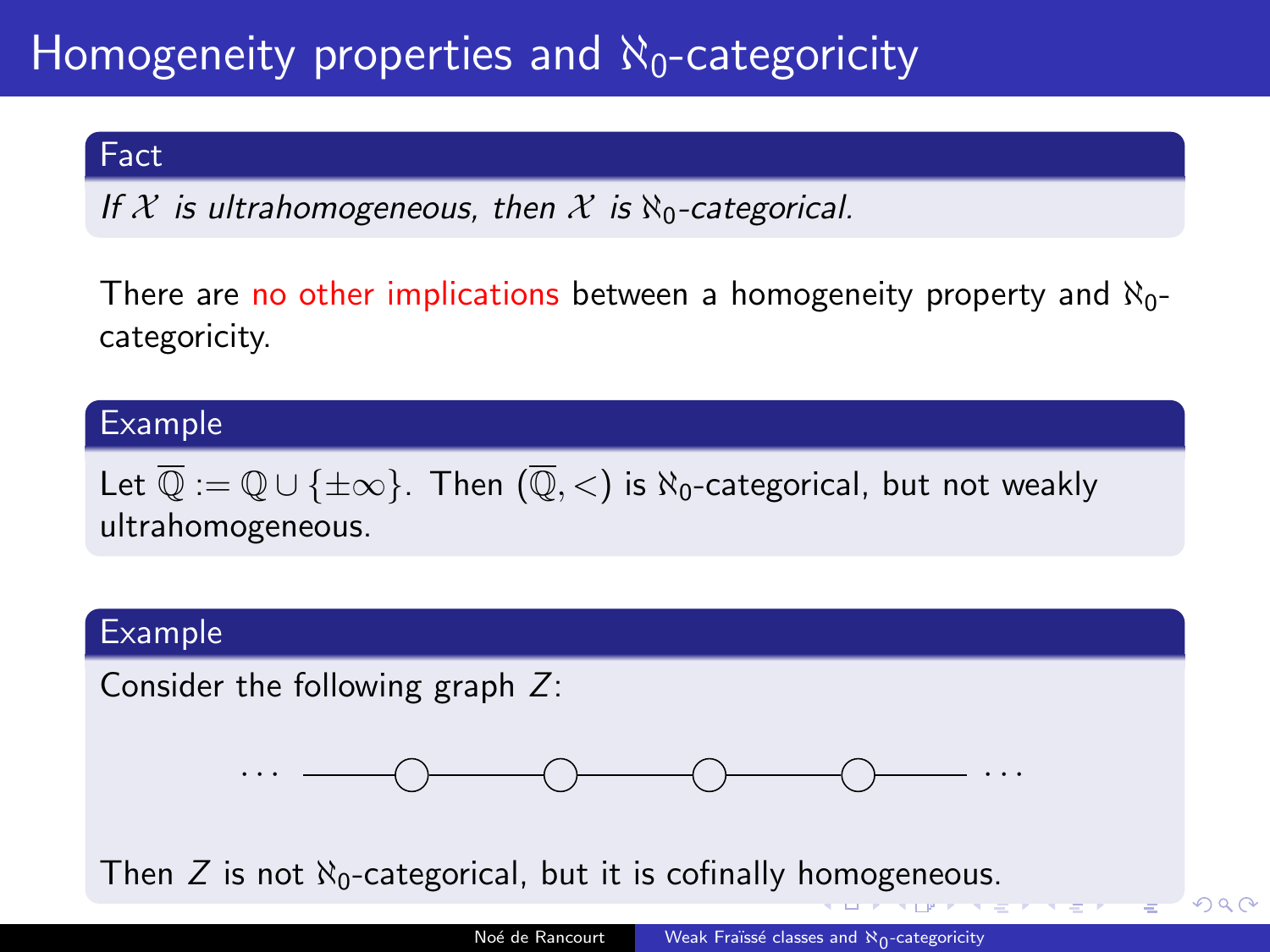<span id="page-13-0"></span>If X is weakly ultrahomogeneous and  $A \in \text{Age}(\mathcal{X})$ , then the type of an embedding  $\psi: \mathcal{A} \to \mathcal{X}$  is entirely determined by a  $\psi$ -injectivity witness.

#### Theorem

Let  $\mathfrak F$  be a class of finite structures with the WAP and let  $\mathcal X := \text{Flim}(\mathfrak F)$ . The following are equivalent:

(1)  $\mathcal{X}$  is  $\aleph_0$ -categorical;

(2) for every  $A \in \mathfrak{F}$ , there is a finite family  $\mathfrak{B}_A$  of amalgamable arrows with domain A such that each  $\psi: \mathcal{A} \to \mathcal{X}$  has an injectivity witness in  $\mathfrak{B}_{\mathcal{A}}$ .

 $\overline{m}$  )  $\rightarrow$   $\exists$  )  $\rightarrow$   $\exists$  )  $\rightarrow$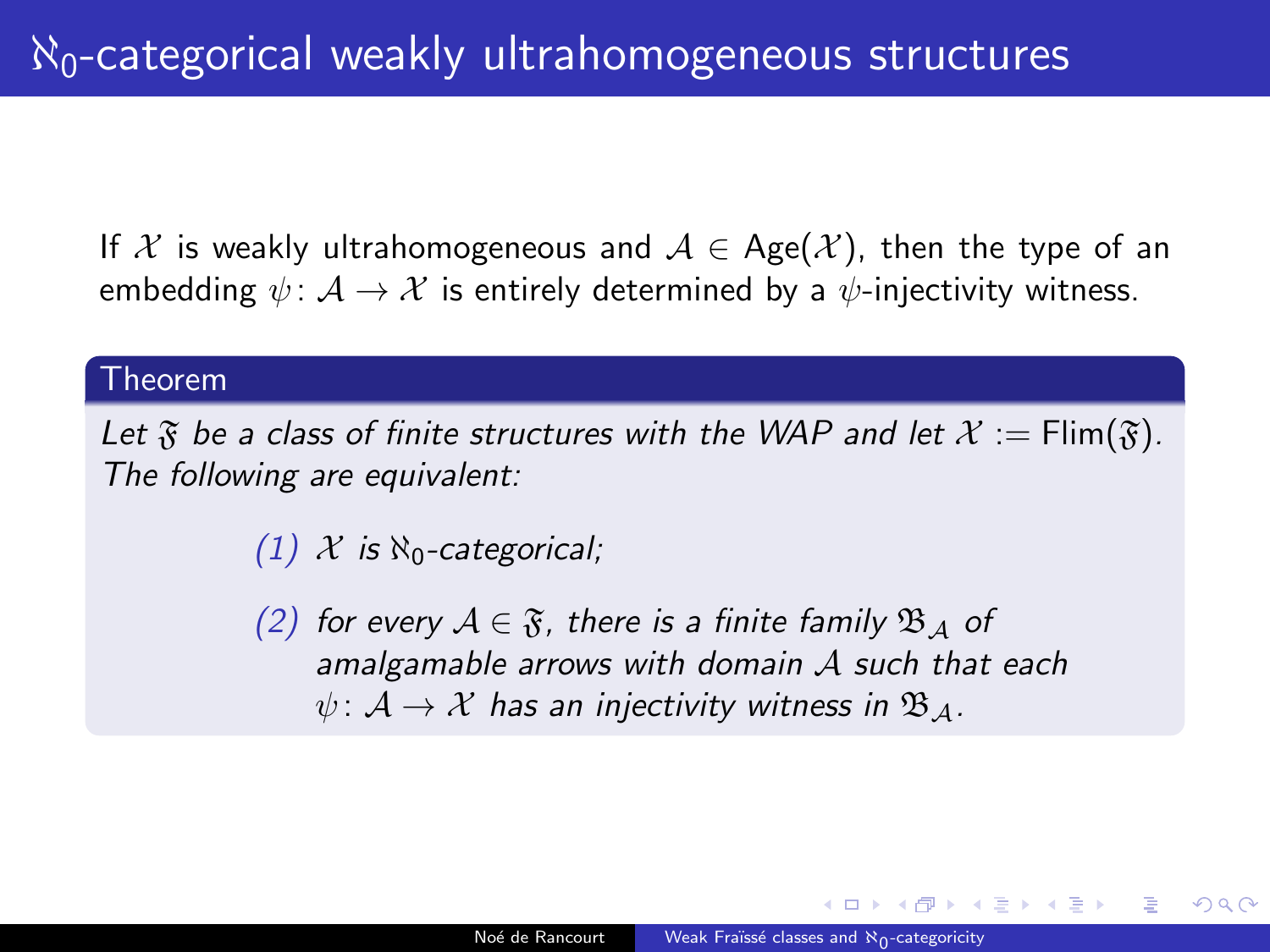Say that a class  $\mathfrak F$  of finite structures satisfies the uniform WAP if it satisfies the WAP and condition  $(2)$  from last slide.

### Theorem

The uniform WAP can be read on the class in a finitary way.

化重新润滑脂剂

∍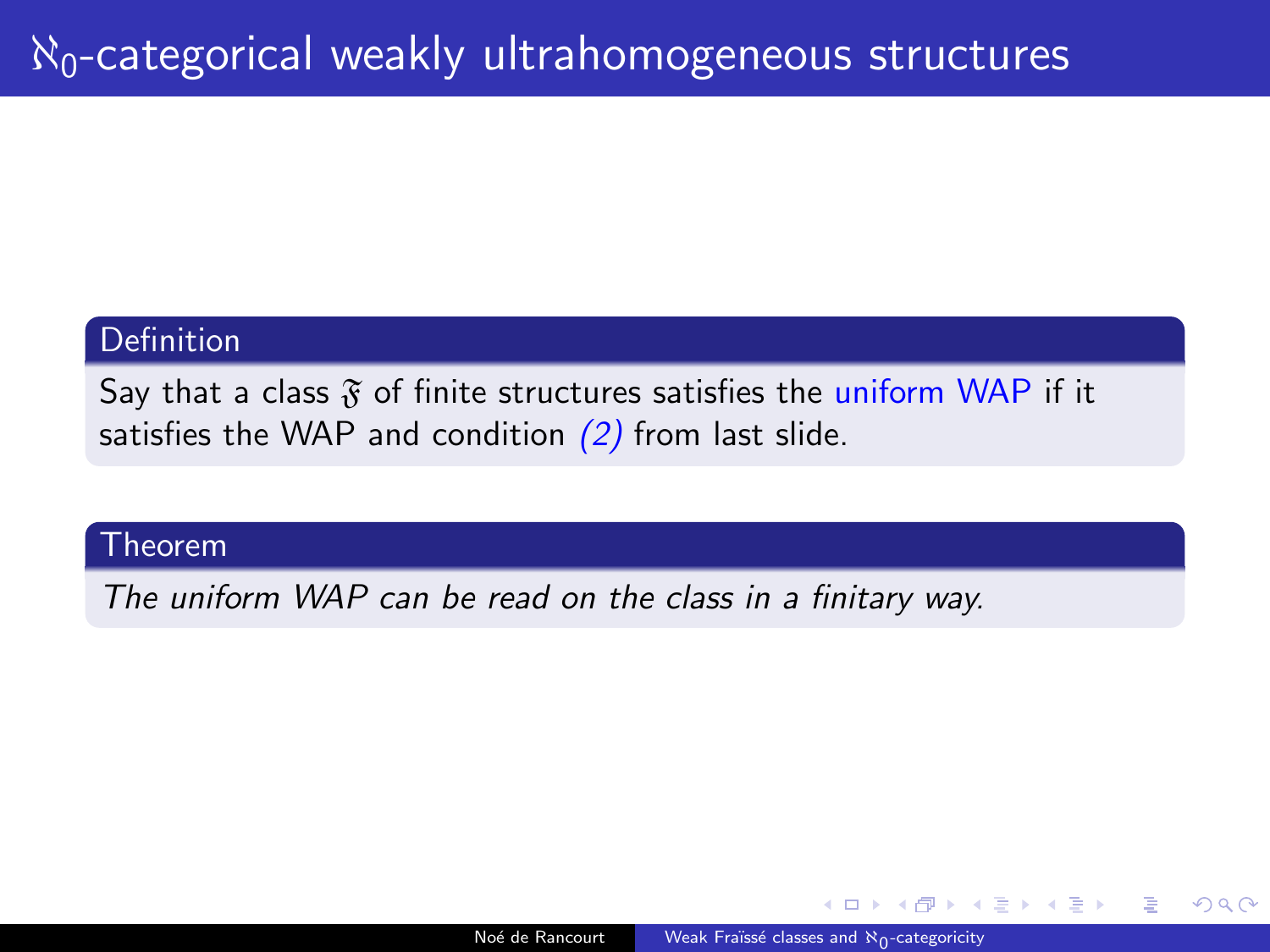### Theorem

Let X be an  $\aleph_0$ -categorical structure. Then Age(X) has the WAP and Flim(Age( $\mathcal{X}$ )) is also  $\aleph_0$ -categorical.

## **Definition**

A countable structure X is said to be universal if every element of σ Age( $X$ ) can be embedded into  $X$ .

The WAP for Age( $\mathcal{X}$ ) relies on the two following results.

## Theorem (Folklore? Seen in Cameron 1991)

 $\aleph_0$ -categorical structures are universal.

## Theorem (Krawczyk–Kubi´s 2021)

If X is universal, then  $Age(X)$  has the WAP.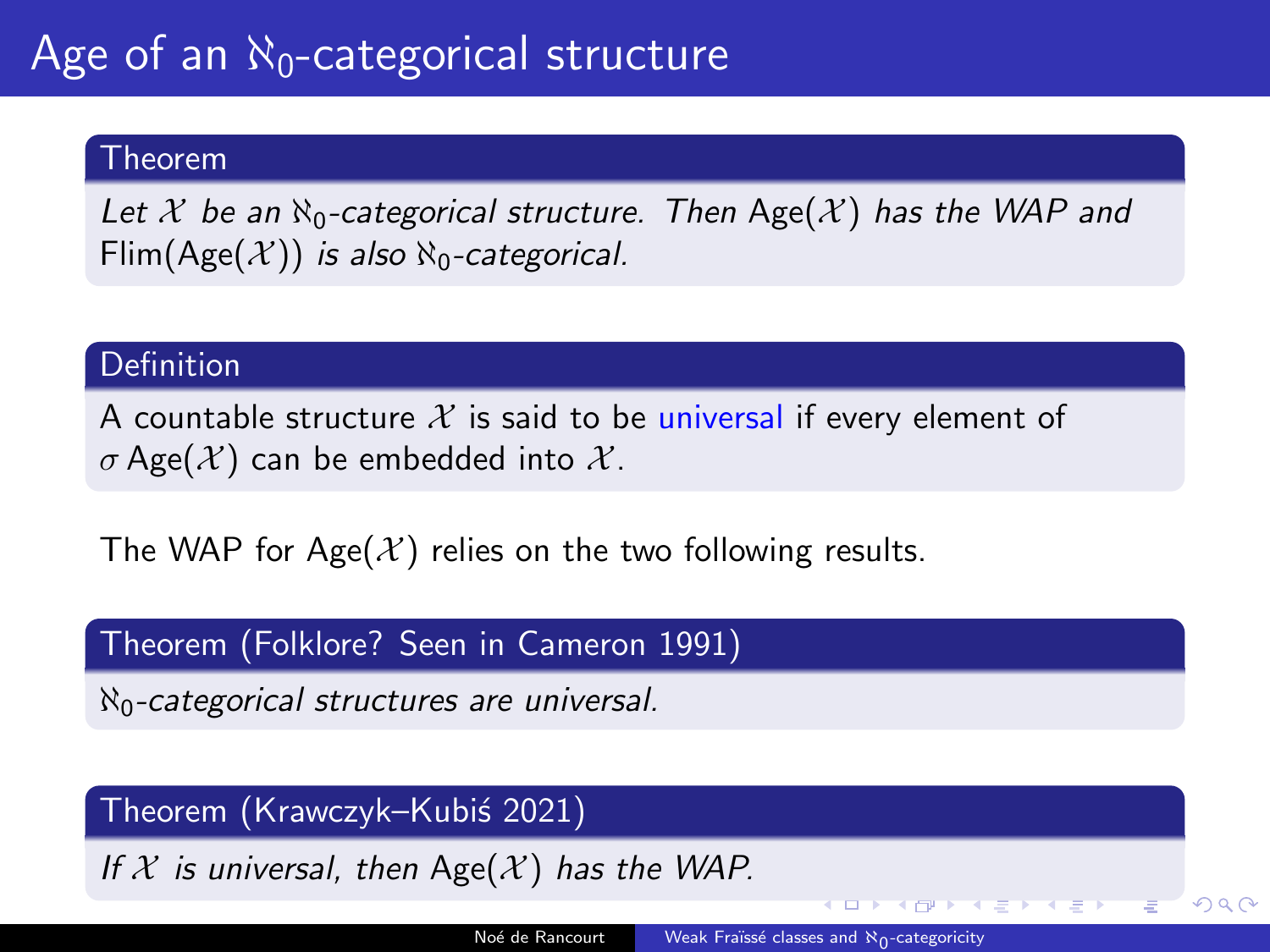A countable structure X is said to be strongly universal if for every countable structure  $\mathcal{Y}$ , every  $\mathcal{A} \in \text{Age}(\mathcal{Y})$ , and every  $\psi \colon \mathcal{A} \to \mathcal{Y}$ , there exists  $\mathcal{B} \in \text{Age}(\mathcal{Y})$  and  $\varphi: \mathcal{A} \to \mathcal{B}$  such that for every  $f: \mathcal{B} \to \mathcal{X}$ , there exists an embedding  $g: \mathcal{Y} \to \mathcal{X}$  such that the following diagram commutes:



Such a  $\varphi$  will be called an  $\psi$ -universality witness.

メモドメモド 港上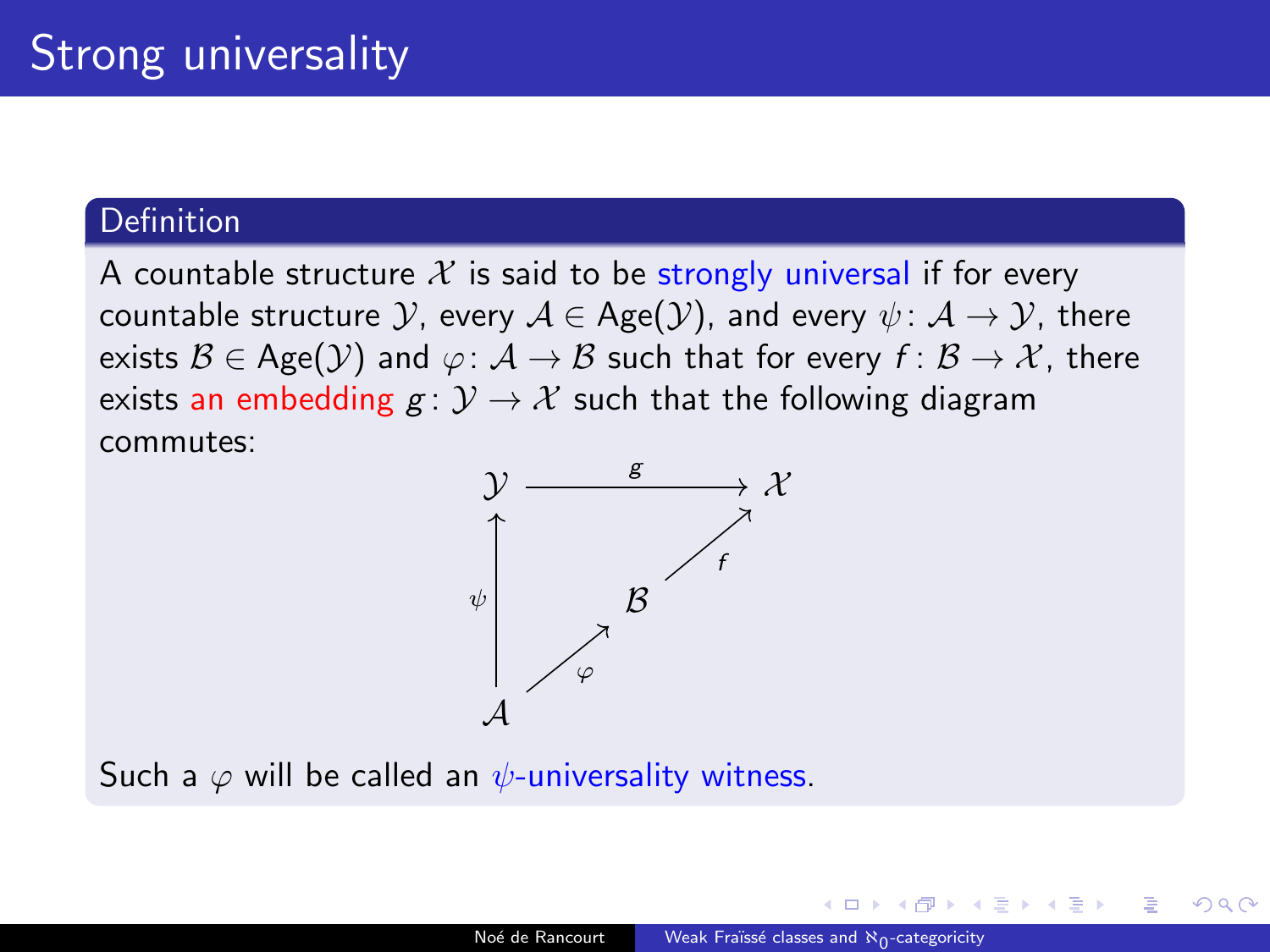Strong universality implies universality.

#### Theorem

Every  $\aleph_0$ -categorical structure is stronlgy universal.

Strong universality is difficult to handle and very different from weak ultrahomogeneity. For instance, even if  $Age(X)$  satisfies the AP, identity arrows cannot always be universality witnesses.

### Question

Are there non- $\aleph_0$ -categorical, strongly universal structures?

イ何 ト イヨ ト イヨ ト

目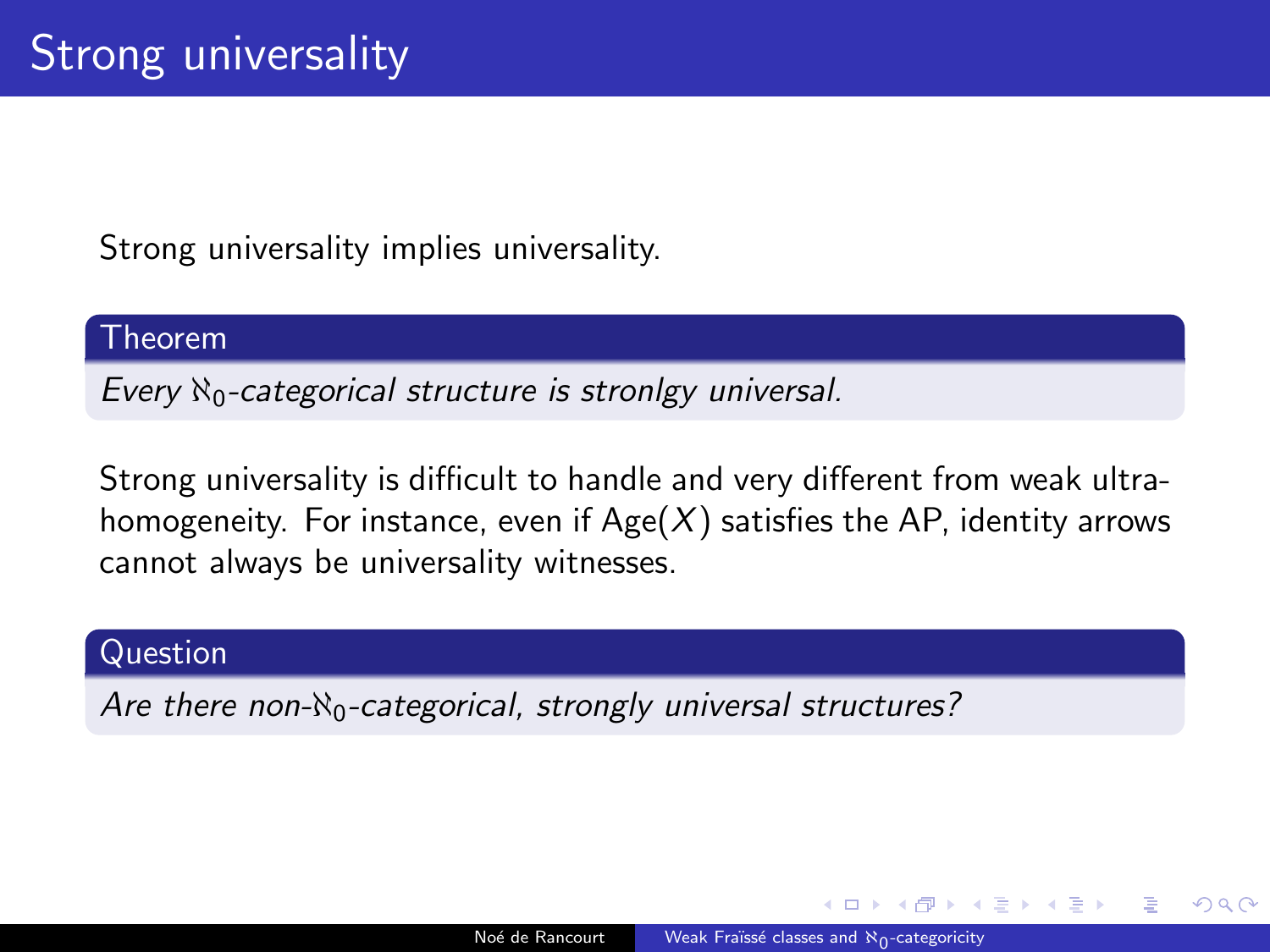If X is a countable structure and  $A \in \text{Age}(\mathcal{X})$ , then for  $f, g: \mathcal{A} \to \mathcal{X}$ , we write  $f \leqslant g$  if there exists an embedding  $h: \mathcal{X} \to \mathcal{X}$  such that  $g = h \circ f$ . This is a quasiordering, denote by  $\equiv$  the associated equivalence relation. If X is  $\aleph_0$ -categorical, then  $\equiv$  has finitely many classes. In particular, the quasiordering  $\leq$  has maximal elements.

#### Lemma

Let  $\psi: \mathcal{A} \to \mathcal{X}$  be  $\leq$ -maximal. Let  $\varphi$  be a  $\psi$ -universality witness. Then  $\varphi$  is an Age(X)-amalgamable arrow.

Taking one arrow of this form for each maximal class is enough to witness that  $Age(X)$  satisfies the uniform WAP.

イ何 トイヨ トイヨ トーヨー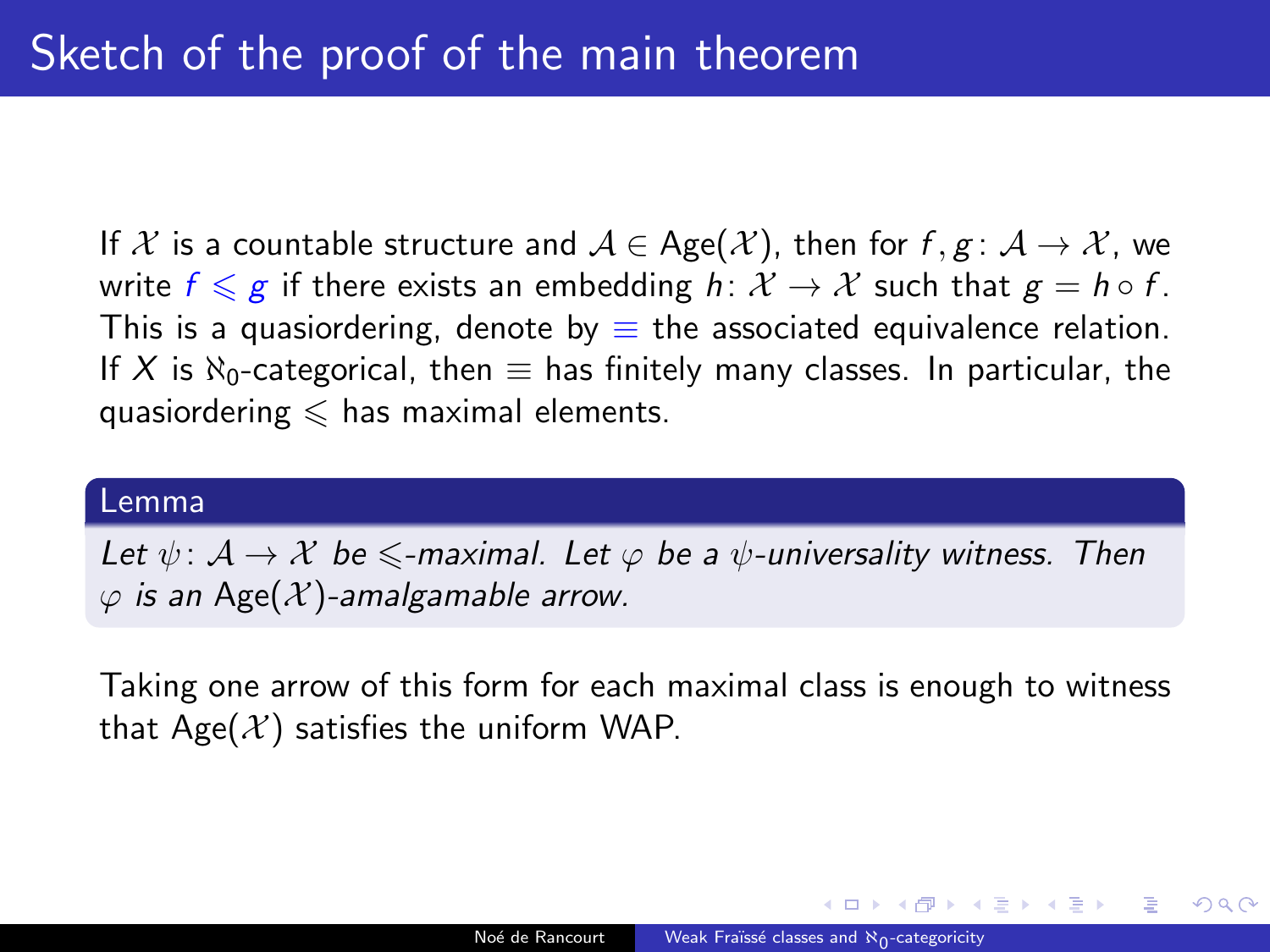## Question

Is there a condition  $(C)$  on countable structures, expressible in category-theoretic terms, such that for every class  $\mathfrak F$  with the uniform WAP, structures  $\mathcal{Y} \in \sigma \mathfrak{F}$  are  $\aleph_0$ -cateogrical iff they satisfy  $(C)$ ?

Could this condition  $(C)$  be strong universality?

化重变 化重变性

目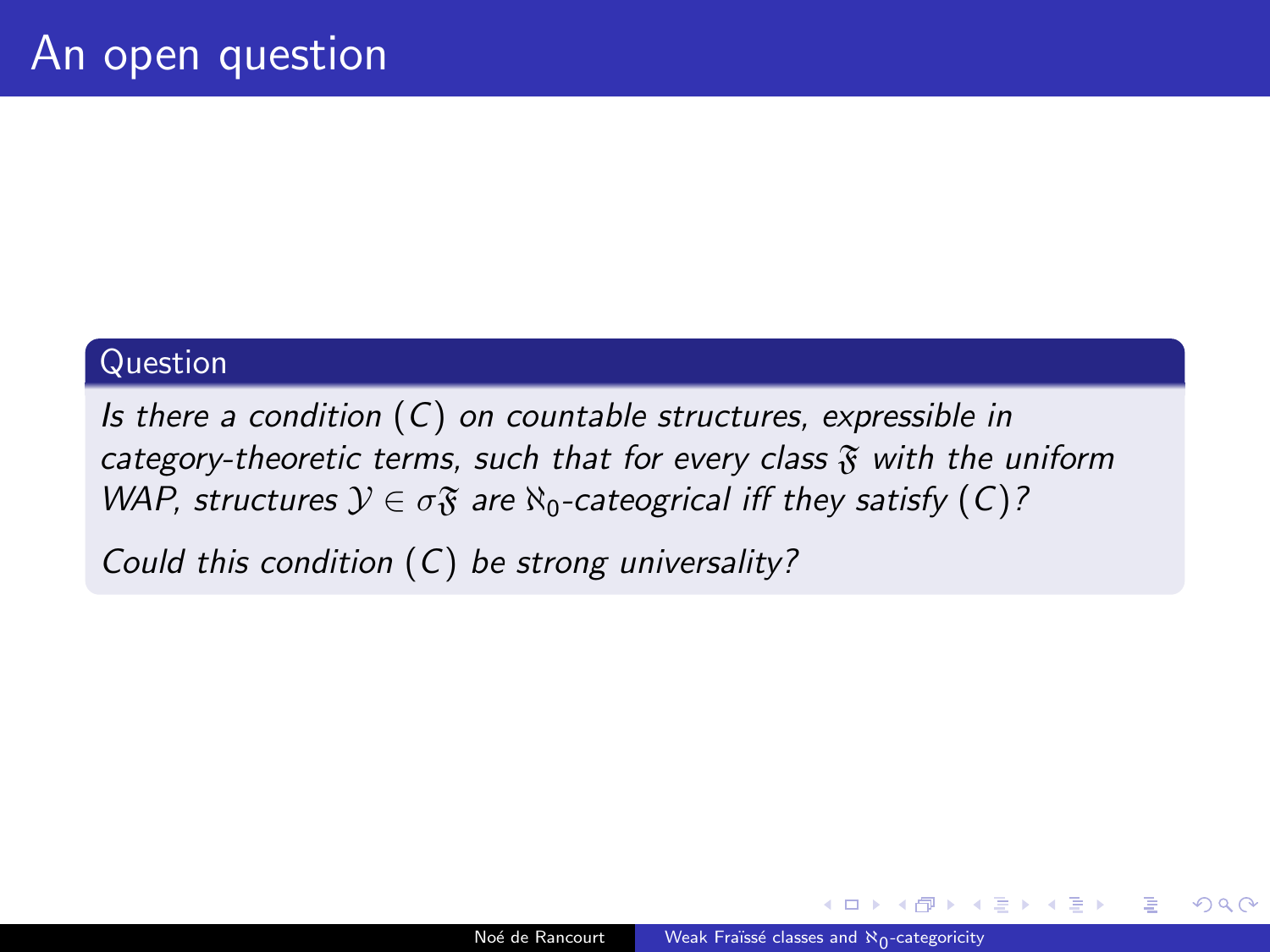A theory  $T$  is said to be model-complete if every embedding between models of  $T$  is elementary.

### Definition

Let T be a theory. A model-companion of T is a theory  $T'$  such that:

 $(1)$   $T'$  is model-complete;

- (2) every model of T embeds into a model of  $T'$ ;
- (3) every model of  $T'$  embeds into a model of  $T$ .

If a model companion exists, then it is unique.

 $\overline{AB}$   $\rightarrow$   $\overline{AB}$   $\rightarrow$   $\overline{AB}$   $\rightarrow$   $\overline{BA}$   $\rightarrow$   $\overline{BA}$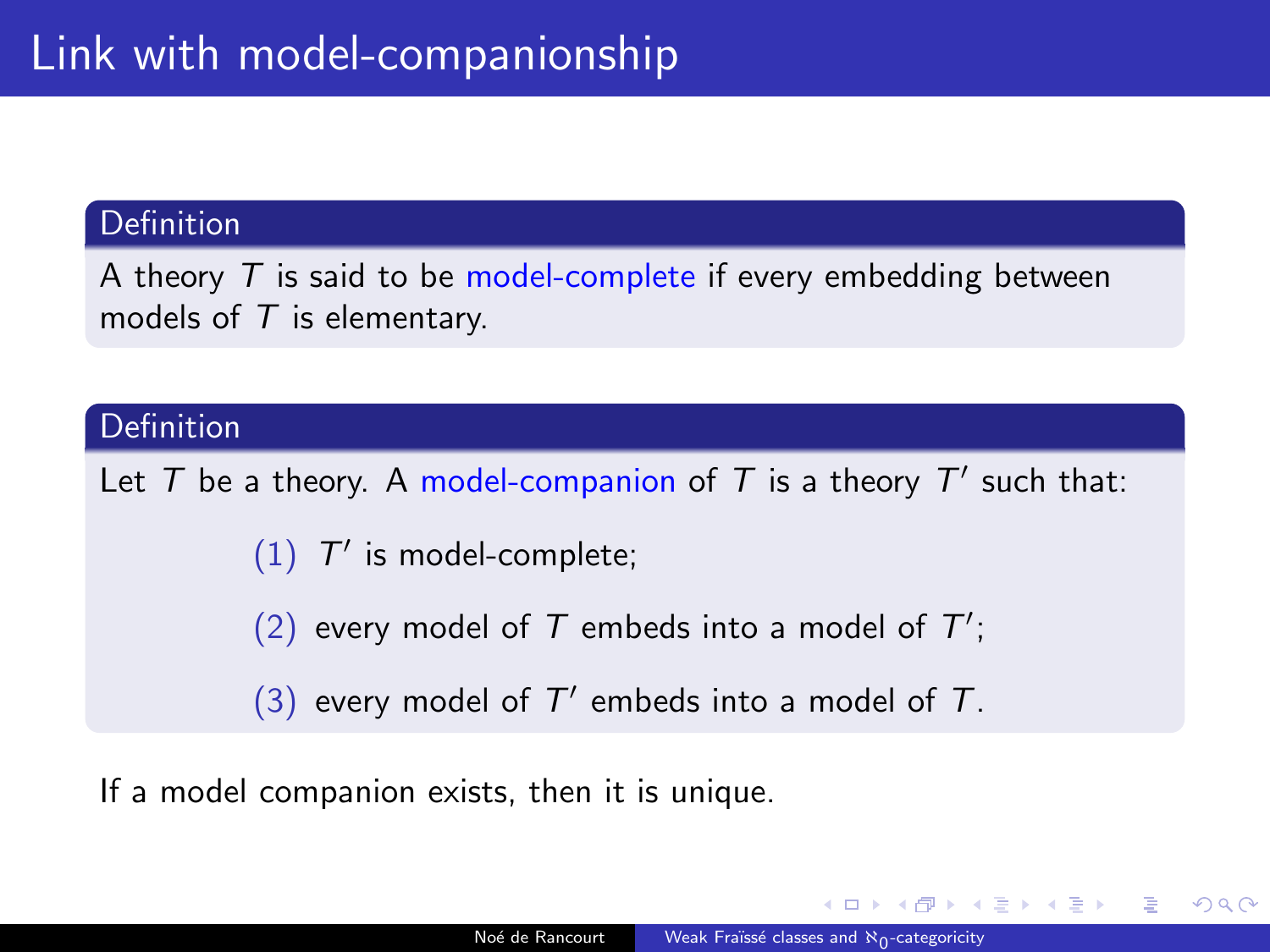### Fact

Let X be an  $\aleph_0$ -categorical, weakly ultrahomogeneous structure. Then  $\mathsf{Th}(\mathcal{X})$  is model-complete.

Using the main theorem, the latter fact, and universality, we easily obtain:

## Theorem (Saracino 1973)

Let T be an  $\aleph_0$ -categorical theory. Then T has a model companion, which is also  $\aleph_0$ -categorical.

化重新 化重新

Ε

 $209$